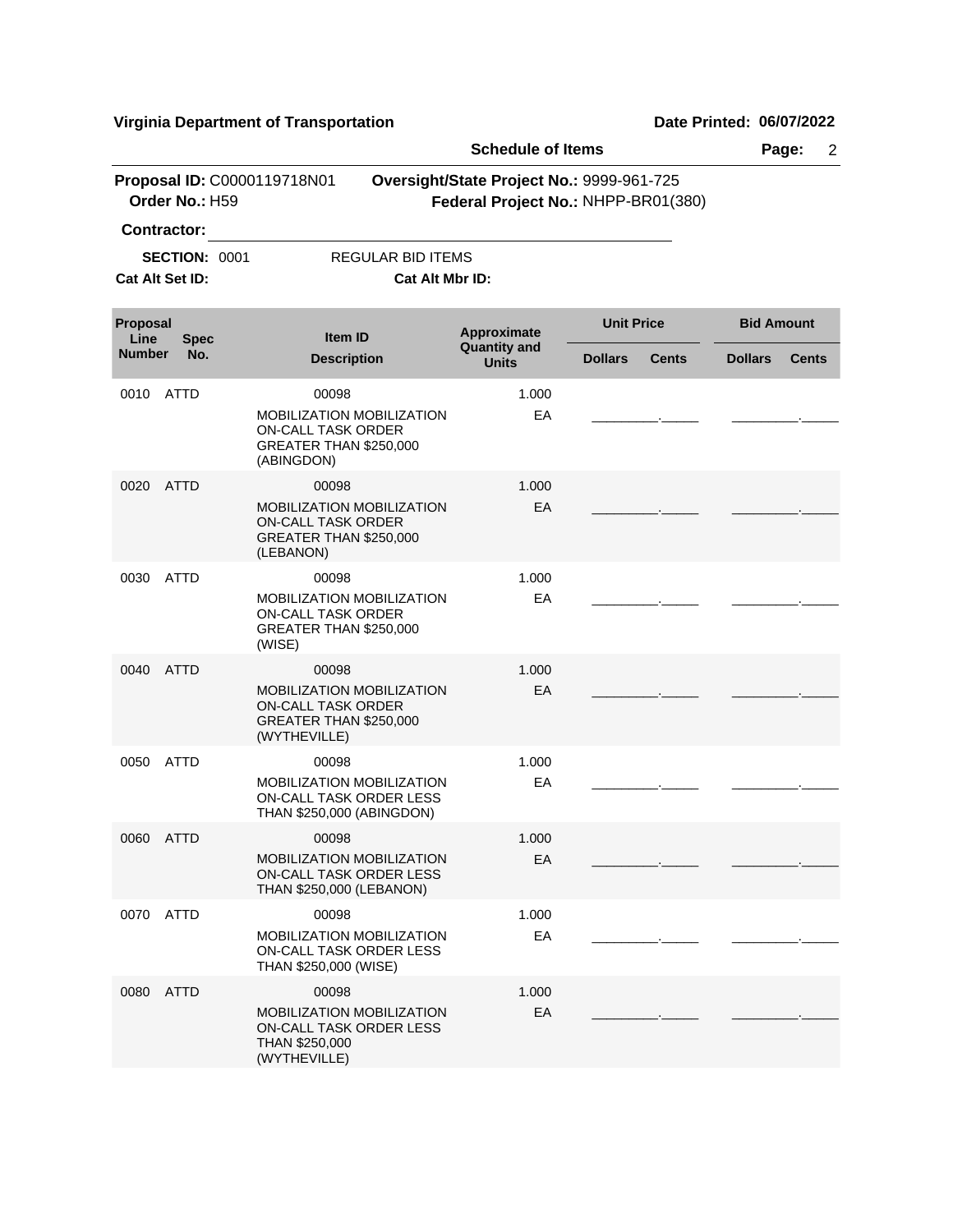|                  | <b>Virginia Department of Transportation</b>                                           |                                                               |                                                                                  |                                     |                   |              | Date Printed: 06/07/2022 |                   |              |
|------------------|----------------------------------------------------------------------------------------|---------------------------------------------------------------|----------------------------------------------------------------------------------|-------------------------------------|-------------------|--------------|--------------------------|-------------------|--------------|
|                  |                                                                                        |                                                               |                                                                                  | <b>Schedule of Items</b>            |                   |              |                          | Page:             | 3            |
|                  | Order No.: H59                                                                         | Proposal ID: C0000119718N01                                   | Oversight/State Project No.: 9999-961-725<br>Federal Project No.: NHPP-BR01(380) |                                     |                   |              |                          |                   |              |
|                  | <b>Contractor:</b>                                                                     |                                                               |                                                                                  |                                     |                   |              |                          |                   |              |
|                  | <b>SECTION: 0001</b><br><b>REGULAR BID ITEMS</b><br>Cat Alt Set ID:<br>Cat Alt Mbr ID: |                                                               |                                                                                  |                                     |                   |              |                          |                   |              |
| Proposal<br>Line | <b>Spec</b>                                                                            | Item ID                                                       | Approximate                                                                      |                                     | <b>Unit Price</b> |              |                          | <b>Bid Amount</b> |              |
| <b>Number</b>    | No.                                                                                    | <b>Description</b>                                            |                                                                                  | <b>Quantity and</b><br><b>Units</b> |                   | <b>Cents</b> | <b>Dollars</b>           |                   | <b>Cents</b> |
| 0090             | 315                                                                                    | 10607<br>ASPHALT CONCRETE TY, SM-<br>12.5A                    |                                                                                  | 50.000<br><b>TON</b>                |                   |              |                          |                   |              |
| 0100             | 515                                                                                    | 10628<br><b>FLEXIBLE PAVEMENT</b><br>PLANING 0" - 2"          |                                                                                  | 500.000<br><b>SY</b>                |                   |              |                          |                   |              |
| 0110             | 512                                                                                    | 13604<br><b>IMPACT ATTEN, SER, TY, 1 TL-</b><br>$3, >=40$ MPH |                                                                                  | 2.000<br>EA                         |                   |              |                          |                   |              |
| 0120             | ATTD                                                                                   | 15350<br><b>GRIND CONCRETE</b><br><b>PAVEMENT</b>             |                                                                                  | 750.000<br><b>SY</b>                |                   |              |                          |                   |              |
| 0130             | <b>ATTD</b>                                                                            | 17374<br><b>EMERGENCY MOBILIZATION</b>                        |                                                                                  | 1.000<br>EA                         |                   |              |                          |                   |              |
| 0140             | 512                                                                                    | 24152<br>TYPE 3 BARRICADE 8'                                  |                                                                                  | 2.000<br>EA                         |                   |              |                          |                   |              |
| 0150             | 512                                                                                    | 24160<br><b>TEMPORARY</b><br>(CONSTRUCTION) SIGN              |                                                                                  | 600.000<br><b>SF</b>                |                   |              |                          |                   |              |
| 0160             | <b>ATTD</b>                                                                            | 24262<br>PORTABLE TEMPORARY<br><b>RUMBLE STRIP ARRAY</b>      |                                                                                  | 100.000<br><b>DAY</b>               |                   |              |                          |                   |              |
| 0170             | 512                                                                                    | 24272                                                         |                                                                                  | 1,000.000                           |                   |              |                          |                   |              |

HR

DAY 6,000.000

HR 1,000.000

2,000.000

\_\_\_\_\_\_\_\_\_.\_\_\_\_\_ \_\_\_\_\_\_\_\_\_.\_\_\_\_\_

\_\_\_\_\_\_\_\_\_.\_\_\_\_\_ \_\_\_\_\_\_\_\_\_.\_\_\_\_\_

\_\_\_\_\_\_\_\_\_.\_\_\_\_\_ \_\_\_\_\_\_\_\_\_.\_\_\_\_\_

\_\_\_\_\_\_\_\_\_.\_\_\_\_\_ \_\_\_\_\_\_\_\_\_.\_\_\_\_\_

TRUCK MOUNTED ATTENUATOR

DEVICES

MESSAGE SIGN

GROUP 2 CHANNELIZING

PORTABLE CHANGEABLE

ELECTRONIC ARROW BOARD HR

0180 24278 512

0190 24279 512

0200 24281 512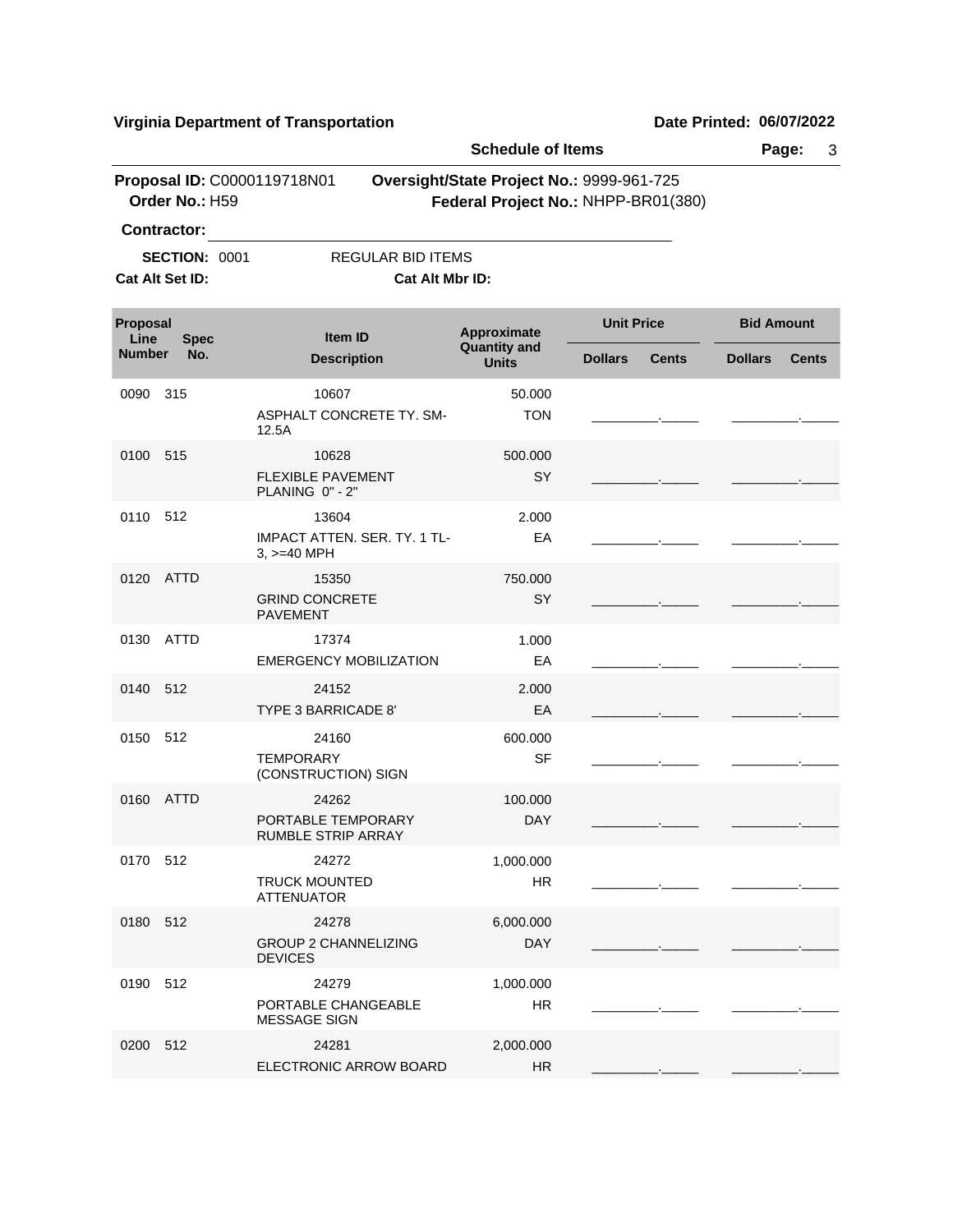|                  |                                               |                                                            | <b>Schedule of Items</b>                  |                                     |                   |              |
|------------------|-----------------------------------------------|------------------------------------------------------------|-------------------------------------------|-------------------------------------|-------------------|--------------|
|                  | Proposal ID: C0000119718N01<br>Order No.: H59 |                                                            | Oversight/State Project No.: 9999-961-725 | Federal Project No.: NHPP-BR01(380) |                   |              |
|                  | <b>Contractor:</b>                            |                                                            |                                           |                                     |                   |              |
|                  | <b>SECTION: 0001</b>                          | <b>REGULAR BID ITEMS</b>                                   |                                           |                                     |                   |              |
|                  | Cat Alt Set ID:                               | Cat Alt Mbr ID:                                            |                                           |                                     |                   |              |
| Proposal<br>Line | <b>Spec</b>                                   | Item ID                                                    | Approximate<br><b>Quantity and</b>        | <b>Unit Price</b>                   | <b>Bid Amount</b> |              |
| Number           | No.                                           | <b>Description</b>                                         | <b>Units</b>                              | <b>Dollars</b><br><b>Cents</b>      | <b>Dollars</b>    | <b>Cents</b> |
| 0210             | 512                                           | 24282<br><b>FLAGGER SERVICE</b>                            | 400.000<br><b>HR</b>                      |                                     |                   |              |
| 0220             | 512                                           | 24290<br><b>TRAFFIC BARRIER SERVICE</b><br>CONC. MB-7D PC  | 400.000<br>LF                             |                                     |                   |              |
| 0230             | 512                                           | 24330<br><b>TRAFFIC CONTROL</b><br><b>TEMPORARY SIGNAL</b> | 1.000<br>EA                               |                                     |                   |              |
| 0240             | 505                                           | 24600<br><b>REMOVE EXISTING</b><br><b>GUARDRAIL</b>        | 25.000<br>LF                              |                                     |                   |              |
| 0250             | 512                                           | 24810<br>RESET EXIST. EXISTING<br>FIXED OBJECT ATTACHMENT  | 1.000<br>EA                               |                                     |                   |              |
| 0260             | 704                                           | 54020<br>TYPE A PVMT LINE MRKG 4"                          | 200,000<br>LF                             |                                     |                   |              |
| 0270             | 704                                           | 54022<br>TYPE A PVMT LINE MRKG 6"                          | 200.000<br>LF                             |                                     |                   |              |
| 0280             | 704                                           | 54079<br>TYPE B CLASS VI CONTRAST<br><b>PVMT MRKG 4"</b>   | 1,500.000<br>LF                           |                                     |                   |              |
| 0290 704         |                                               | 54080<br>TYPE B CLASS VI CONTRAST<br><b>PVMT MRKG 6"</b>   | 1,500.000<br>LF                           |                                     |                   |              |
| 0300 512         |                                               | 54105<br>ERADICATE EXIST. LINEAR<br><b>PVMT MARKING</b>    | 1,500.000<br>LF                           |                                     |                   |              |
| 0310 512         |                                               | 54466<br>TYPE E TEMP. PVMT MRKG 6"                         | 50.000<br>LF                              |                                     |                   |              |
| 0320 512         |                                               | 54542<br>TYPE D, CLASS III TEMP.<br>PVMT MRKG 4"           | 2,000.000<br>LF                           |                                     |                   |              |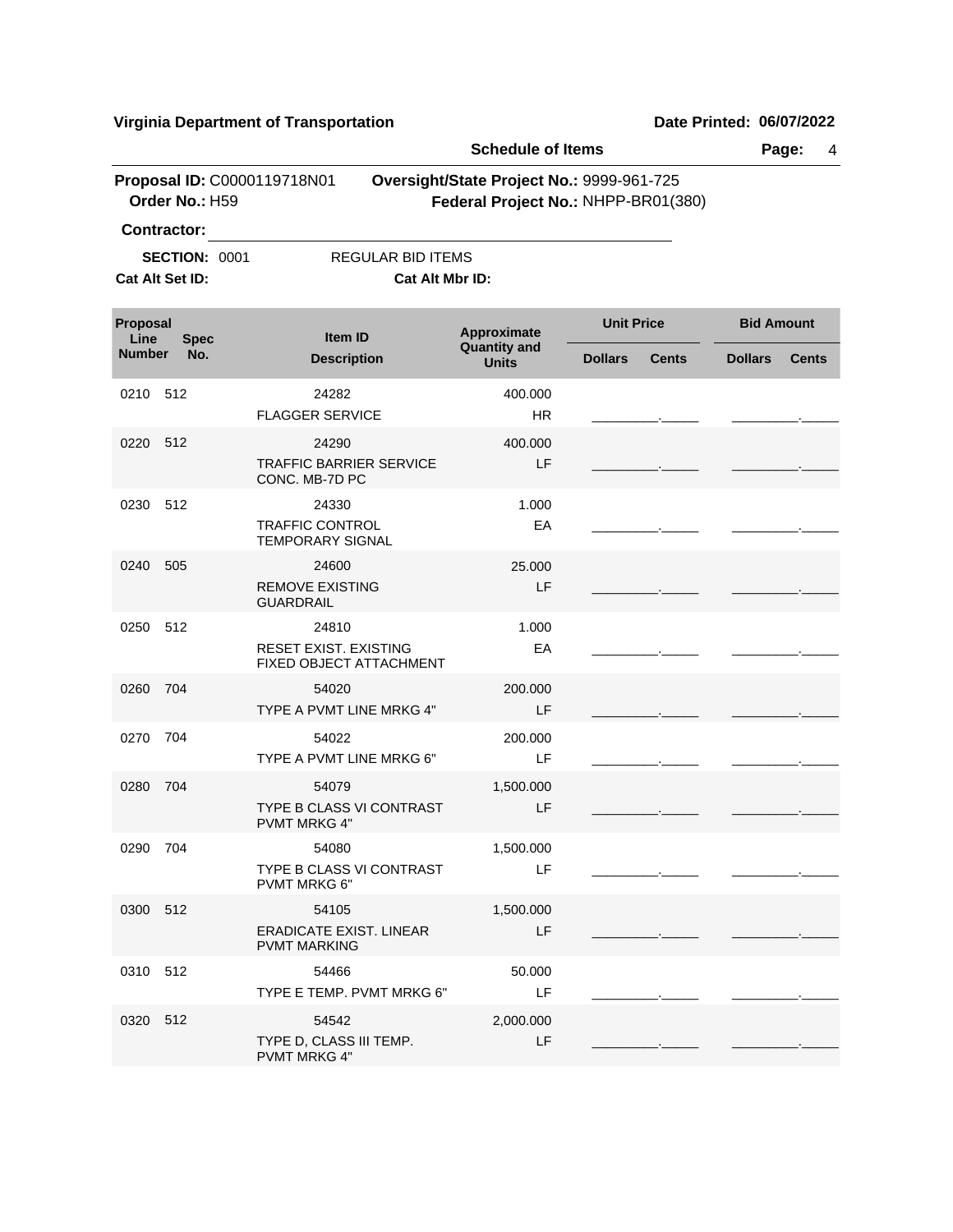0400 68166 412

\_\_\_\_\_\_\_\_\_.\_\_\_\_\_ \_\_\_\_\_\_\_\_\_.\_\_\_\_\_

**Virginia Department of Transportation Date Printed: 06/07/2022 Schedule of Items Page:** 5 **Proposal ID: C0000119718N01 Qversight/State Project No.: 9999-961-725 Order No.:** H59 **Federal Project No.:** NHPP-BR01(380) **Contractor: SECTION: 0001 REGULAR BID ITEMS Cat Alt Set ID: Cat Alt Mbr ID: Approximate Unit Price Bid Amount**<br>Quantity and **All Contract Contract Contract Contract Contract Contract Contract Contract Contract Contract Contract Contract Contract Contract Contract Contract Contract Contract Cont Quantity and Description Units Item ID Proposal Line**<br>**Number Number Dollars Cents Dollars Cents Spec No.** 0330 54544 512 TYPE D, CLASS III TEMP. PVMT MRKG 8" LF 50.000 \_\_\_\_\_\_\_\_\_.\_\_\_\_\_ \_\_\_\_\_\_\_\_\_.\_\_\_\_\_ 0340 54546 512 TYPE D, CLASS III TEMP. PVMT MRKG 12" LF 50.000 \_\_\_\_\_\_\_\_\_.\_\_\_\_\_ \_\_\_\_\_\_\_\_\_.\_\_\_\_\_ 0350 54548 512 TYPE D, CLASS III TEMP. PVMT MRKG 24" LF 50.000 \_\_\_\_\_\_\_\_\_.\_\_\_\_\_ \_\_\_\_\_\_\_\_\_.\_\_\_\_\_ 0360 68040 CONCRETE CLASS A4 CY 5.000 \_\_\_\_\_\_\_\_\_.\_\_\_\_\_ \_\_\_\_\_\_\_\_\_.\_\_\_\_\_ 404 0370 68090 BRIDGE DECK GROOVING SY 2,500.000 \_\_\_\_\_\_\_\_\_.\_\_\_\_\_ \_\_\_\_\_\_\_\_\_.\_\_\_\_\_ 404 0380 68091 CORROSION RESISTANT REINF. STEEL CL. I LB 500.000 \_\_\_\_\_\_\_\_\_.\_\_\_\_\_ \_\_\_\_\_\_\_\_\_.\_\_\_\_\_ 406 0390 68093 CORROSION RESISTANT REINF. STEEL CL. III LB 500.000 \_\_\_\_\_\_\_\_\_.\_\_\_\_\_ \_\_\_\_\_\_\_\_\_.\_\_\_\_\_ 406

15.000

0410 68180 412 EMBEDDED GALVANIC ANODES EA 1,000.000 \_\_\_\_\_\_\_\_\_.\_\_\_\_\_ \_\_\_\_\_\_\_\_\_.\_\_\_\_\_ 0420 68192 426 REPLACE BEARING **EXAMPLE EXAMPLE A** 10.000 \_\_\_\_\_\_\_\_\_.\_\_\_\_\_ \_\_\_\_\_\_\_\_\_.\_\_\_\_\_ 0430 68193 426 RESET EXIST. ROCKER EXPANSION BEARING EA 2.000 \_\_\_\_\_\_\_\_\_.\_\_\_\_\_ \_\_\_\_\_\_\_\_\_.\_\_\_\_\_ 0440 68194 426MODIFY EXIST. ROCKER EXPANSION BEARING EA 5.000 \_\_\_\_\_\_\_\_\_.\_\_\_\_\_ \_\_\_\_\_\_\_\_\_.\_\_\_\_\_

REPLACE ANCHOR BOLT EA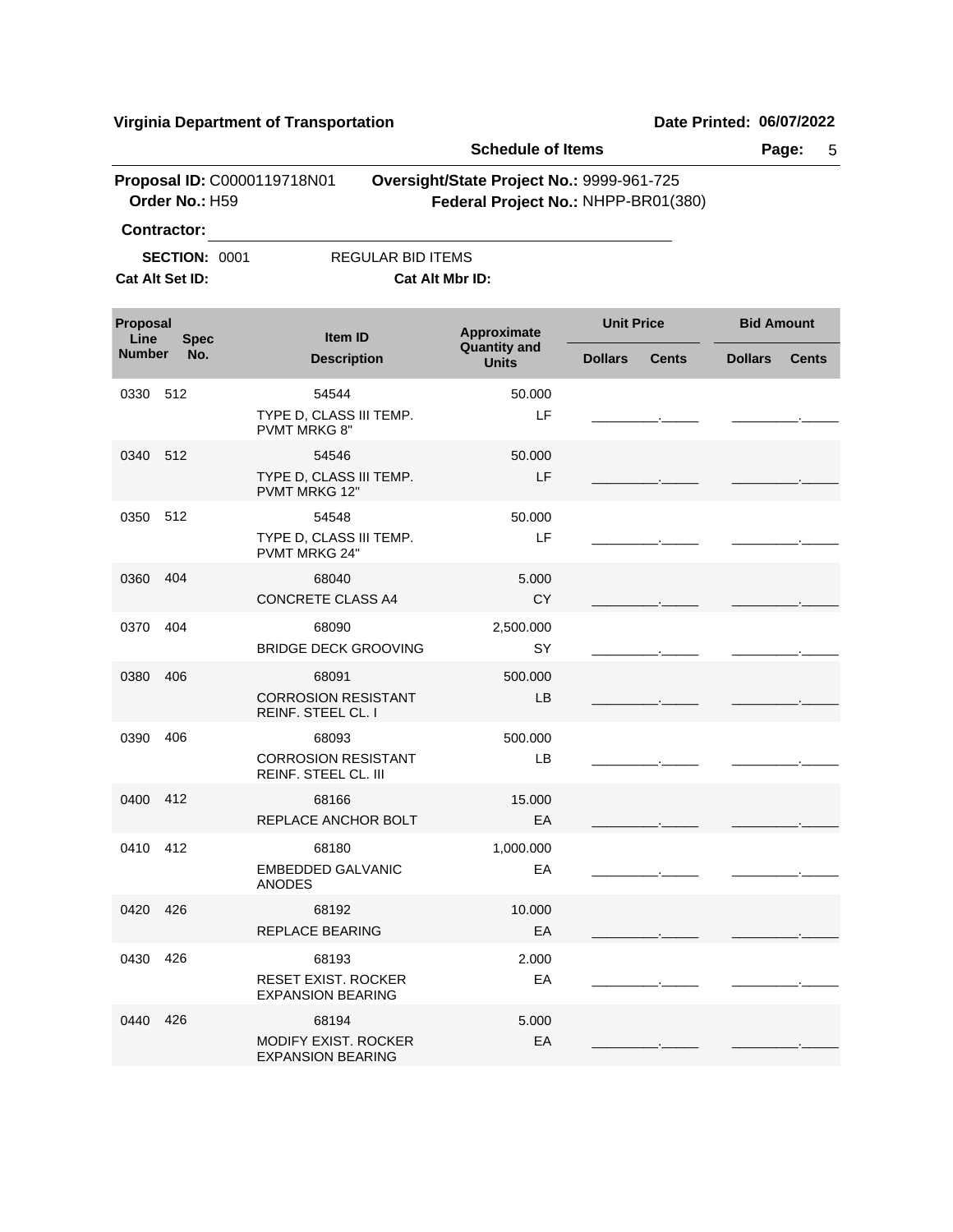|                  |                      |                                                                 | <b>Schedule of Items</b>                  |                                     |                   |              |
|------------------|----------------------|-----------------------------------------------------------------|-------------------------------------------|-------------------------------------|-------------------|--------------|
|                  | Order No.: H59       | Proposal ID: C0000119718N01                                     | Oversight/State Project No.: 9999-961-725 | Federal Project No.: NHPP-BR01(380) |                   |              |
|                  | <b>Contractor:</b>   |                                                                 |                                           |                                     |                   |              |
|                  | <b>SECTION: 0001</b> | REGULAR BID ITEMS                                               |                                           |                                     |                   |              |
|                  | Cat Alt Set ID:      | Cat Alt Mbr ID:                                                 |                                           |                                     |                   |              |
| Proposal<br>Line | <b>Spec</b>          | Item ID                                                         | Approximate<br><b>Quantity and</b>        | <b>Unit Price</b>                   | <b>Bid Amount</b> |              |
| <b>Number</b>    | No.                  | <b>Description</b>                                              | <b>Units</b>                              | <b>Dollars</b><br><b>Cents</b>      | <b>Dollars</b>    | <b>Cents</b> |
| 0450             | 426                  | 68195<br><b>MODIFY EXIST, FIXED</b><br><b>BEARING</b>           | 10.000<br>EA                              |                                     |                   |              |
| 0460             | 412                  | 68322<br>H.E.S. PATCHING TYPE B                                 | 150.000<br>SY                             |                                     |                   |              |
| 0470             | 412                  | 68332<br>H.E.S. PATCHING TYPE C                                 | 25.000<br>SY                              |                                     |                   |              |
| 0480             | 416                  | 68406<br><b>WATERPROOFING - EPOXY</b><br>RESIN TYPE EP-3B/EP-3T | 1,000.000<br>SY                           |                                     |                   |              |
| 0490             | 411                  | 68455<br>PRE.& SPOT COAT EX. STR.<br><b>SPOT COAT</b>           | 200.000<br><b>SF</b>                      |                                     |                   |              |
| 0500             | 411                  | 68476<br><b>ENV.&amp; WORK, PROTECTION</b><br>TYPE B            | LUMP SUM                                  | LUMP SUM                            |                   |              |
| 0510             | 411                  | 68490<br>DISPOSAL OF MATERIAL<br>TYPE B                         | LUMP SUM                                  | <b>LUMP SUM</b>                     |                   |              |
| 0520             | 420                  | 68530<br>ADHESIVE BASED JOINT<br>SEALER CLASS I, 2 1/2"         | 125,000<br>LF                             |                                     |                   |              |
| 0530             | 420                  | 68531<br>ADHESIVE BASED JOINT<br>SEALER CLASS I, 3"             | 125.000<br>LF.                            |                                     |                   |              |
| 0540             | 420                  | 68538<br>ADHESIVE BASED JOINT<br>SEALER CLASS III 1/2"          | 125.000<br>LF                             |                                     |                   |              |
| 0550             | 420                  | 68539<br>ADHESIVE BASED JOINT<br>SEALER CLASS III, 1"           | 125.000<br>LF                             |                                     |                   |              |
| 0560             | 420                  | 68540<br>ADHESIVE BASED JOINT<br>SEALER CLASS III, 2"           | 125.000<br>LF                             |                                     |                   |              |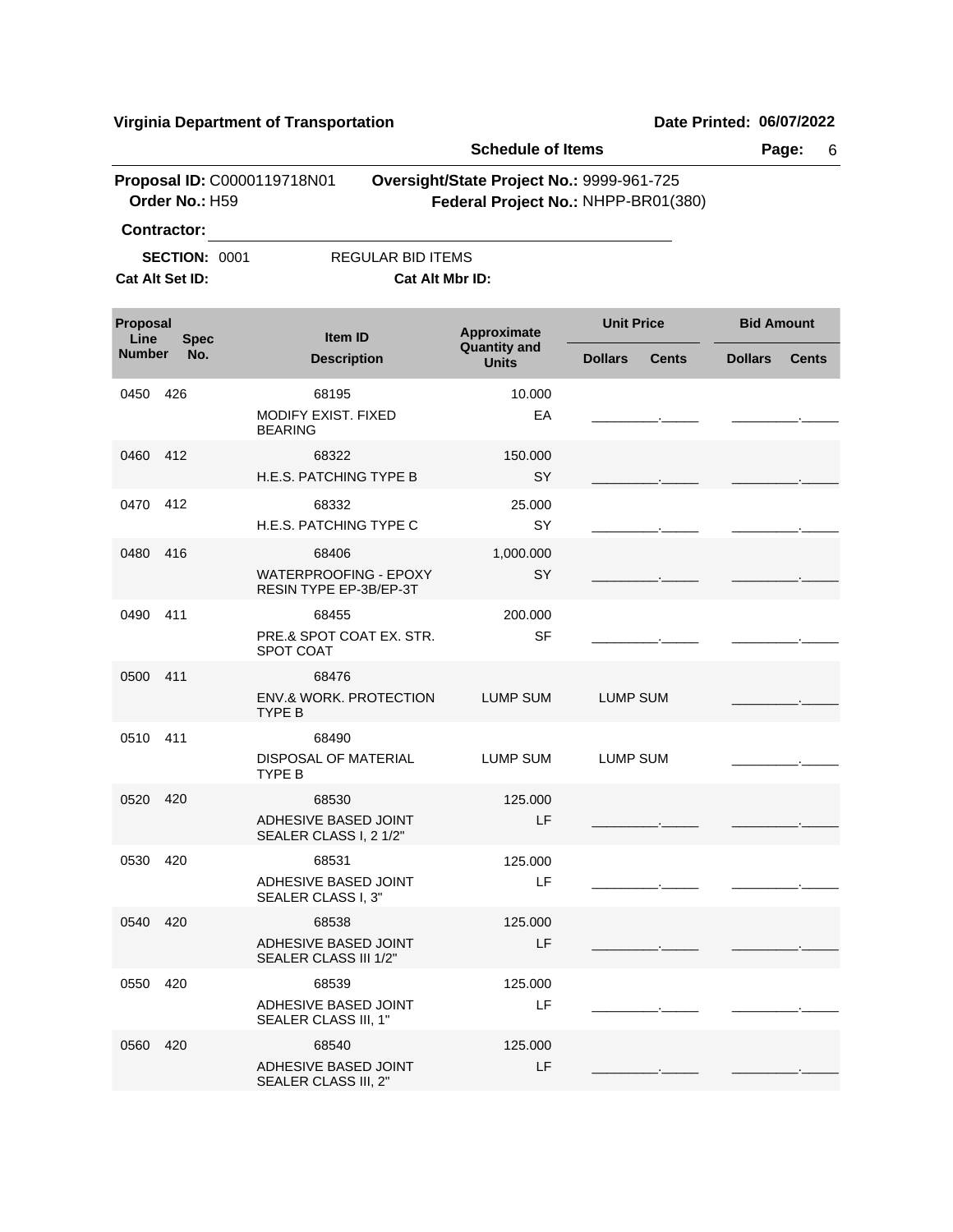|                  |                                                               |                                                                | <b>Schedule of Items</b>                  |                                     |                   |              |
|------------------|---------------------------------------------------------------|----------------------------------------------------------------|-------------------------------------------|-------------------------------------|-------------------|--------------|
|                  | Order No.: H59                                                | Proposal ID: C0000119718N01                                    | Oversight/State Project No.: 9999-961-725 | Federal Project No.: NHPP-BR01(380) |                   |              |
|                  | <b>Contractor:</b><br><b>SECTION: 0001</b><br>Cat Alt Set ID: | <b>REGULAR BID ITEMS</b><br>Cat Alt Mbr ID:                    |                                           |                                     |                   |              |
| Proposal<br>Line | <b>Spec</b>                                                   | <b>Item ID</b>                                                 | Approximate                               | <b>Unit Price</b>                   | <b>Bid Amount</b> |              |
| <b>Number</b>    | No.                                                           | <b>Description</b>                                             | <b>Quantity and</b><br><b>Units</b>       | <b>Dollars</b><br>Cents             | <b>Dollars</b>    | <b>Cents</b> |
| 0570             | 421                                                           | 68550<br><b>ELASTOMERIC EXPANSION</b><br>DAM 0" TO 2"          | 300.000<br>LF                             |                                     |                   |              |
| 0580             | 421                                                           | 68552<br><b>ELASTOMERIC EXPANSION</b><br>DAM 2+" TO 3"         | 125.000<br>LF                             |                                     |                   |              |
| 0590             | 412                                                           | 68570<br>EXPANSION JOINT REMOVAL                               | 125.000<br>LF                             |                                     |                   |              |
| 0600             | 412                                                           | 68573<br>RECONSTRUCT EXPANSION<br>JOINT, HES                   | 150,000<br>LF                             |                                     |                   |              |
| 0610             | <b>ATTD</b>                                                   | 68574<br>CLEAN AND RESEAL<br><b>EXPANSION JOINT</b>            | 125.000<br>LF                             |                                     |                   |              |
| 0620             | 412                                                           | 68575<br><b>EXPANSION JOINT</b><br><b>PREPARATION</b>          | 300.000<br>LF                             |                                     |                   |              |
| 0630             | 412                                                           | 68580<br><b>BEAM END REPAIR</b>                                | 5.000<br>EA                               |                                     |                   |              |
| 0640             | 412                                                           | 68590<br>JACKING AND BLOCKING<br>BEAM                          | 15.000<br>EA                              |                                     |                   |              |
| 0650             | 412                                                           | 68600<br><b>CONCRETE SUPERSTRUCT.</b><br><b>SURFACE REPAIR</b> | 100.000<br>SY                             |                                     |                   |              |
| 0660 412         |                                                               | 68665<br>REPLACE CONCRETE CURB                                 | 5.000<br>LF.                              |                                     |                   |              |
| 0670             | 412                                                           | 68666<br>REPLACE CONCRETE RAILS<br>TYPE A                      | 5.000<br>LF                               |                                     |                   |              |
| 0680             | 412                                                           | 68667<br>REPLACE CONCRETE RAILS<br>TYPE B                      | 5.000<br>LF.                              |                                     |                   |              |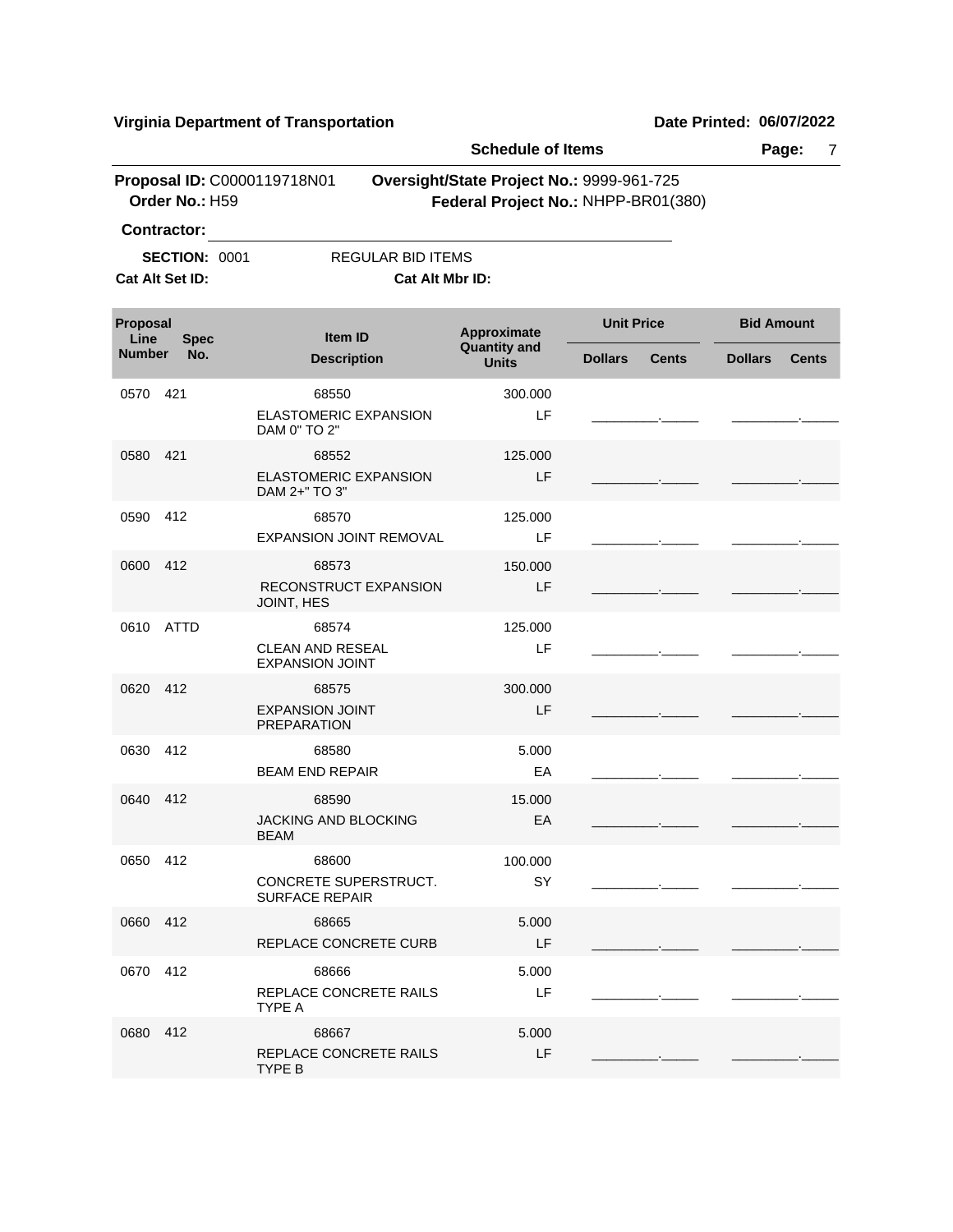|                       |                                         |                                                                                 | <b>Schedule of Items</b>                  |                                     |                   | Page:<br>8   |
|-----------------------|-----------------------------------------|---------------------------------------------------------------------------------|-------------------------------------------|-------------------------------------|-------------------|--------------|
|                       | Order No.: H59<br><b>Contractor:</b>    | Proposal ID: C0000119718N01                                                     | Oversight/State Project No.: 9999-961-725 | Federal Project No.: NHPP-BR01(380) |                   |              |
|                       | <b>SECTION: 0001</b><br>Cat Alt Set ID: | REGULAR BID ITEMS<br>Cat Alt Mbr ID:                                            |                                           |                                     |                   |              |
| Proposal              |                                         | Item ID                                                                         | Approximate                               | <b>Unit Price</b>                   | <b>Bid Amount</b> |              |
| Line<br><b>Number</b> | <b>Spec</b><br>No.                      | <b>Description</b>                                                              | <b>Quantity and</b><br><b>Units</b>       | <b>Dollars</b><br><b>Cents</b>      | <b>Dollars</b>    | <b>Cents</b> |
| 0690                  | 412                                     | 68670<br>REPLACE CONCRETE POST                                                  | 2.000<br>EA                               |                                     |                   |              |
| 0700                  | 431                                     | 68675<br><b>EPOXY OVERLAY</b>                                                   | 2,500.000<br>SY                           |                                     |                   |              |
| 0710                  | 512                                     | 68762<br>TRAF. BARR. SER. CONC.<br><b>DOUBLE FACE PARAPET MB-</b><br>11A        | 1,000.000<br>LF                           |                                     |                   |              |
| 0720                  | <b>ATTD</b>                             | 68902<br>SUPERSTR. WID./REPAIR<br><b>DECK OVERHANG</b><br>REPLACEMENT           | 5.000<br>LF                               |                                     |                   |              |
| 0730                  | <b>ATTD</b>                             | 68904<br>SUPERSTR. WID./REPAIR<br><b>ANCHOR BOLT</b><br>REPLACEMENT (RAIL POST) | 5.000<br>EA                               |                                     |                   |              |
| 0740                  | <b>ATTD</b>                             | 68904<br>SUPERSTR. WID./REPAIR<br><b>CLEAN DECK DRAINS</b>                      | 5.000<br>EA                               |                                     |                   |              |
| 0750                  | <b>ATTD</b>                             | 68904<br>SUPERSTR. WID./REPAIR<br>STEEL REPAIR - STIFFENER<br><b>PLATES</b>     | 5.000<br>EA                               |                                     |                   |              |
| 0760 412              |                                         | 69002<br><b>EMBEDDED GALVANIC</b><br><b>ANODES</b>                              | 250.000<br>EA                             |                                     |                   |              |
| 0770                  | 401                                     | 69009<br>POROUS BACKFILL                                                        | 50.000<br><b>CY</b>                       |                                     |                   |              |
| 0780                  | 401                                     | 69010<br>PIPE UNDERDRAIN 6"                                                     | 25.000<br>LF                              |                                     |                   |              |
| 0790                  | 401                                     | 69011<br>STRUCTURE EXCAVATION                                                   | 20.000<br>CY                              |                                     |                   |              |
| 0800 412              |                                         | 69500<br>CONCRETE SUBSTRUCT.<br><b>SURFACE REPAIR</b>                           | 150.000<br>SY                             |                                     |                   |              |